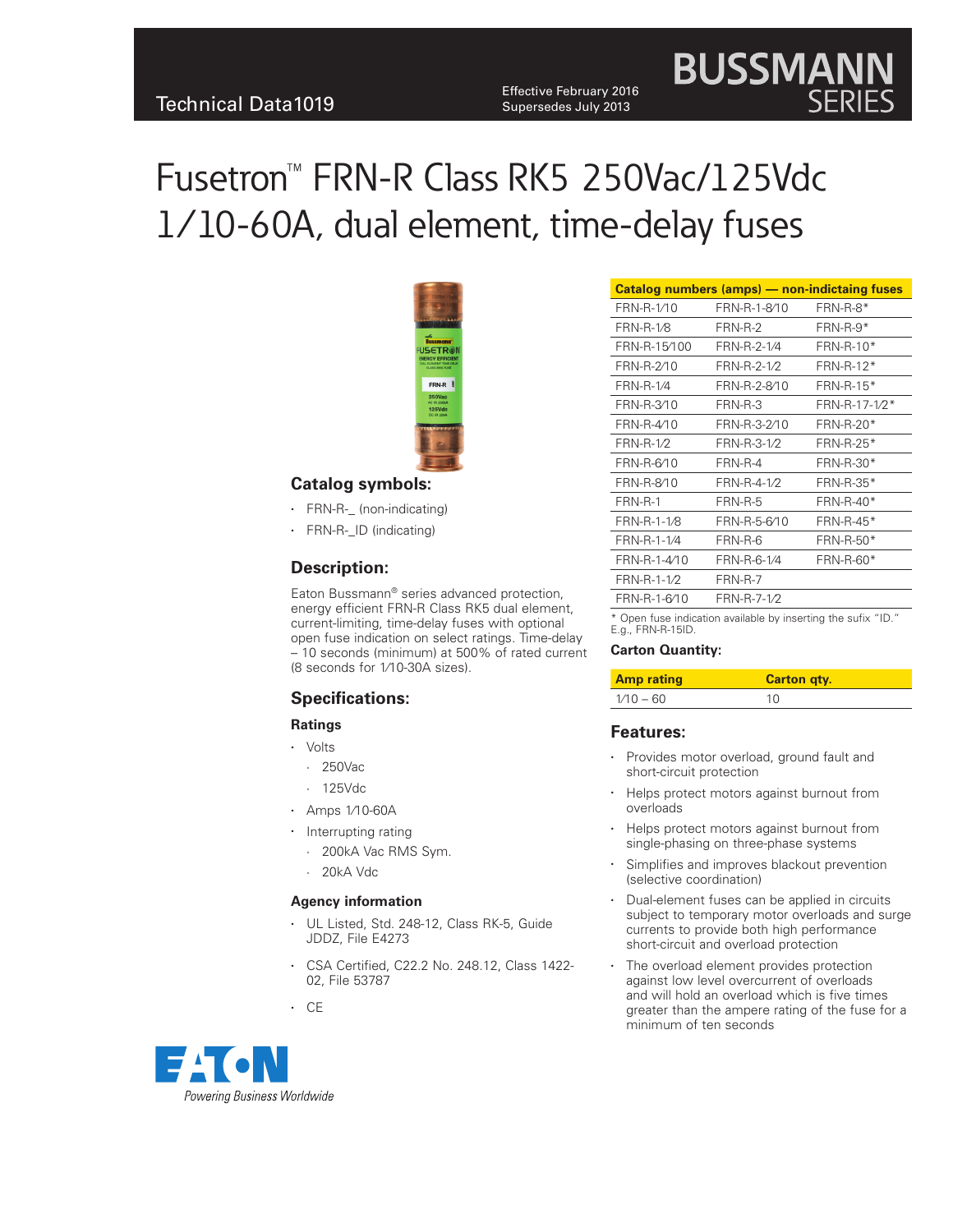# **Dimensions - in:**





# **Recommended fuse blocks:**

| <b>Fuse amps</b> | 1-pole      | 2-pole      | 3-pole      |
|------------------|-------------|-------------|-------------|
| up to $30$       | RM25030-1   | RM25030-2   | RM25030-3   |
| 35 to 60         | RM25060-1CR | RM25060-2CR | RM25060-3CR |

For additional information see data sheet no. 10289.

## **Fuse reducers for Class R fuses**

| <b>Fuse size</b> | Amp size of fuse block or disconnect<br>switch | Catalog no.<br>(pairs) |
|------------------|------------------------------------------------|------------------------|
| Up to 30A        | 60A                                            | No.263-R               |
| Up to 30A        |                                                | No.213-R               |
| 35 to 60A        | 100A                                           | No.216-R               |
| 35 to 60A        | 200A                                           | No 226-R               |

For additional information on Class R fuse reducers, see data sheet no 1118.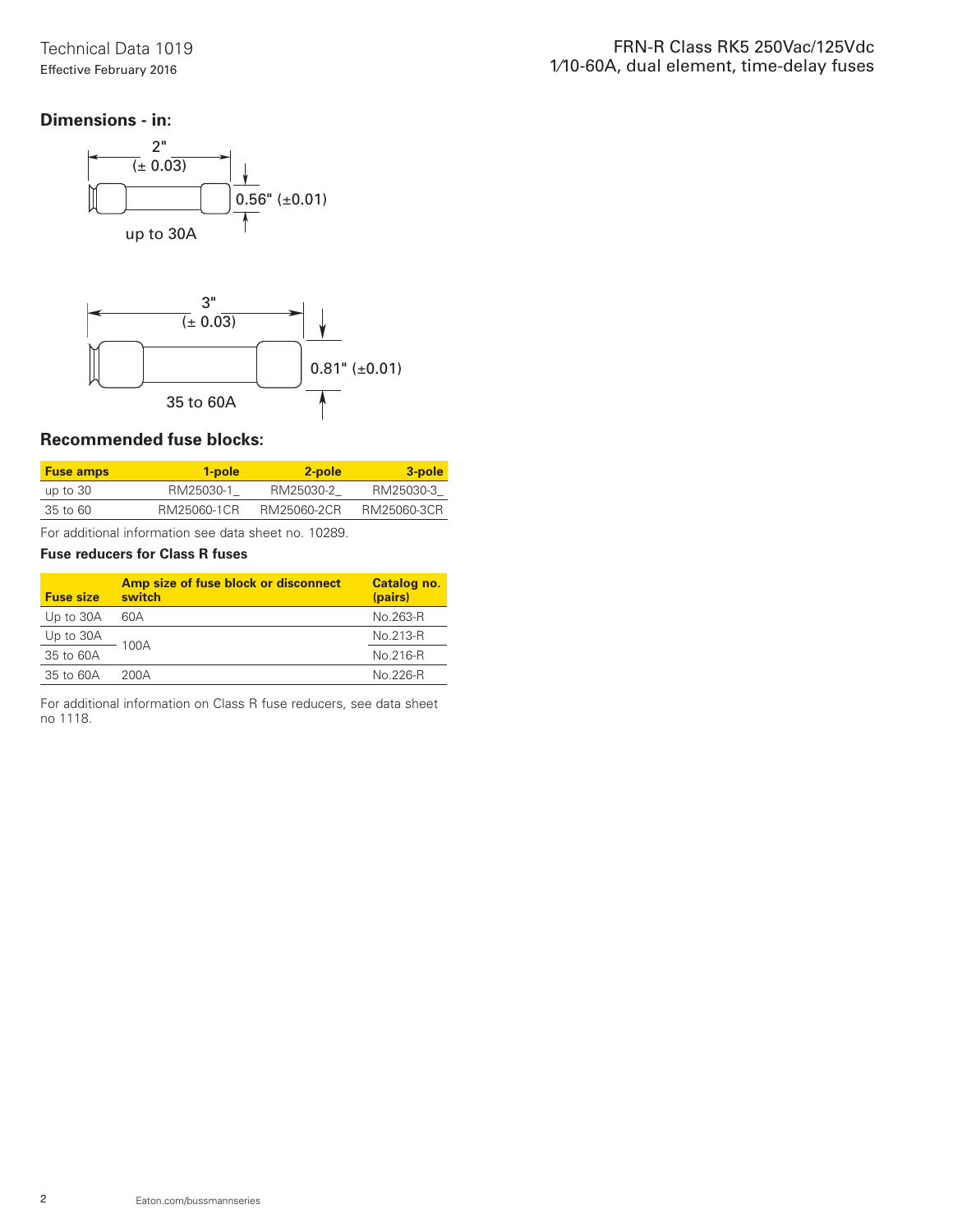# FRN-R Class RK5 250Vac/125Vdc 1⁄10-60A, dual element, time-delay fuses

**1⁄10 to 6-1⁄4 amps**

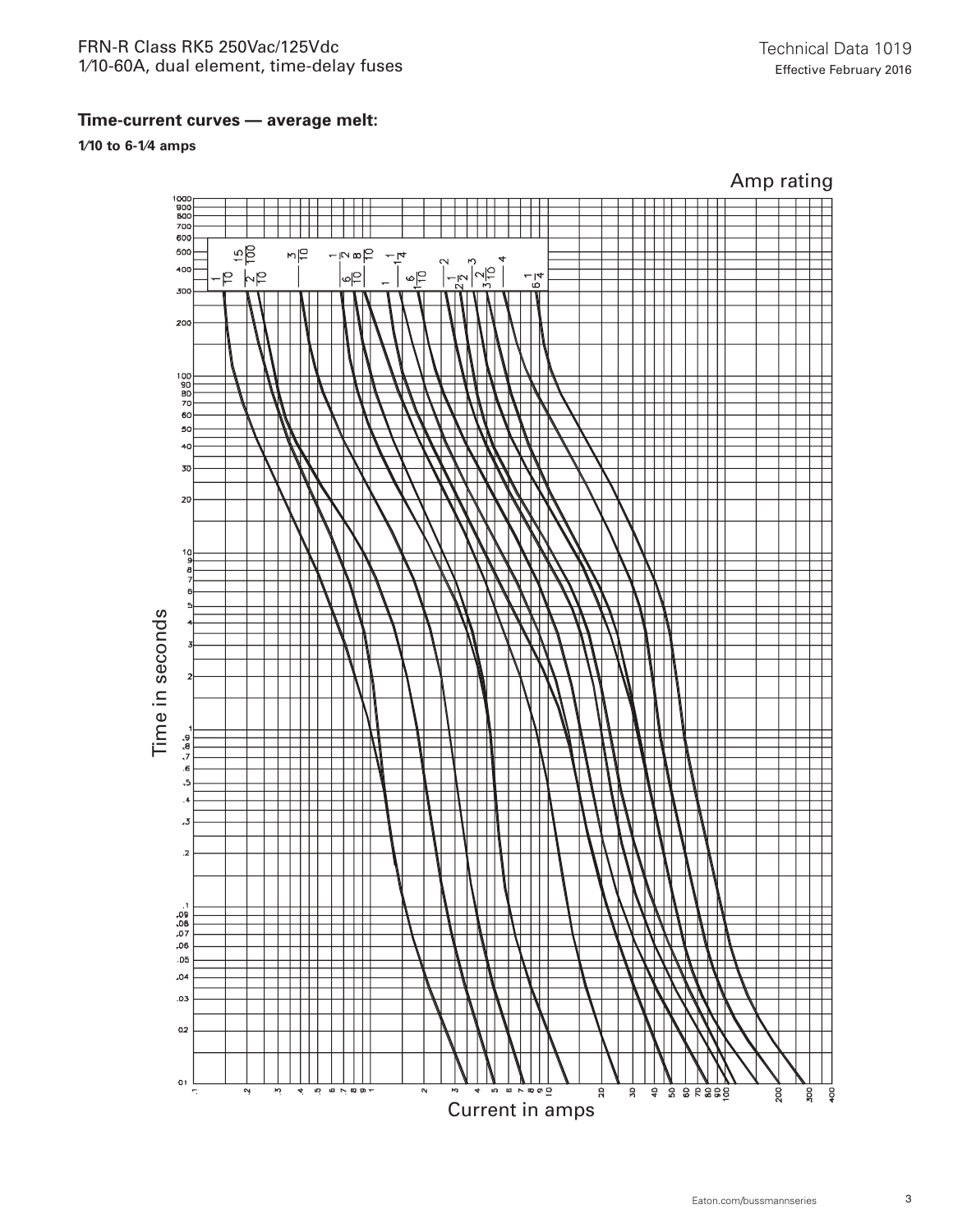# **Time-current curves — average melt:**

# **8 to 60 amps**

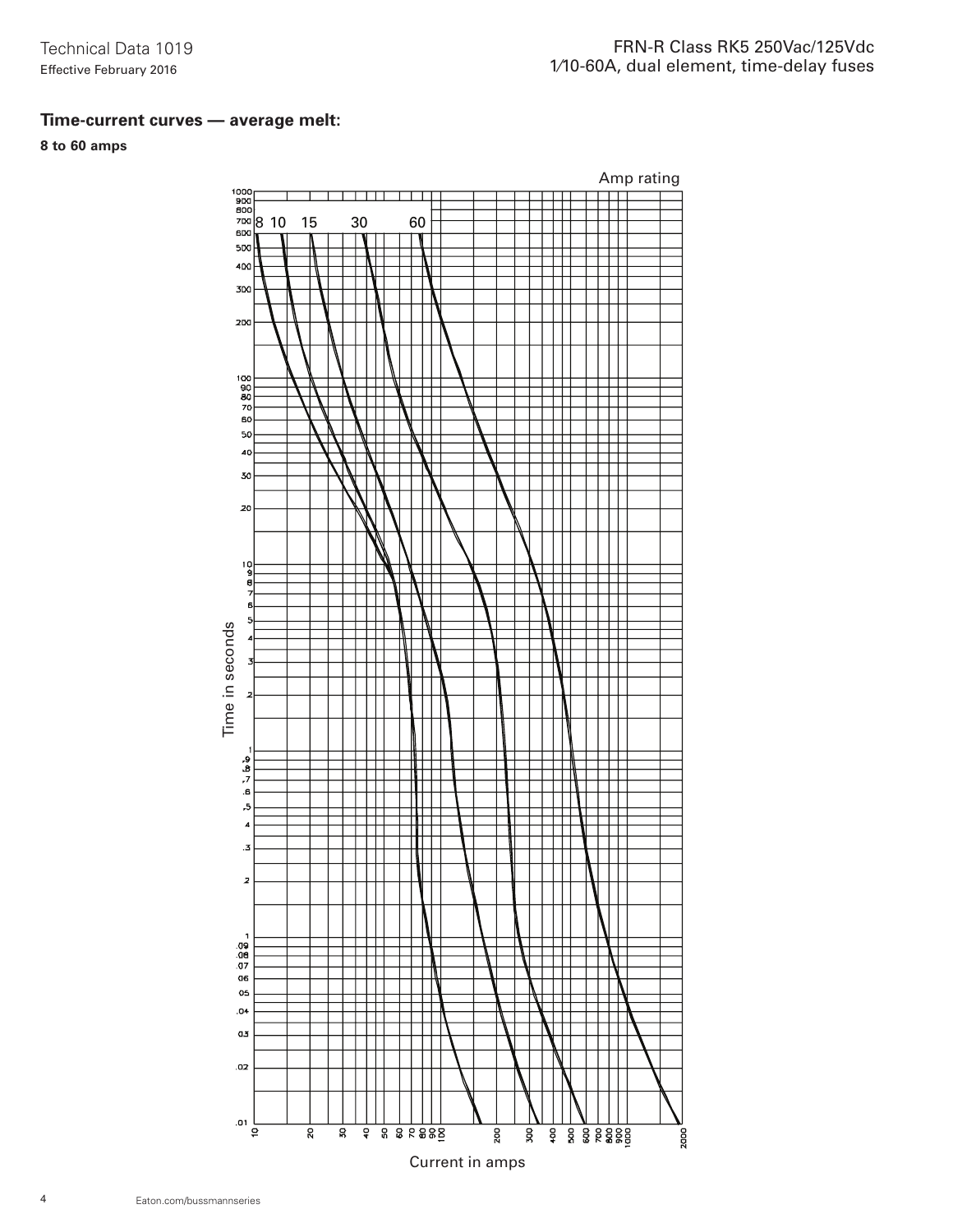

# **Current-limiting effects:**

| Prosp. S.C.C. |      | <b>Let-through current</b><br>(apparent RMS Sym. vs. fuse rating) |  |
|---------------|------|-------------------------------------------------------------------|--|
|               | 30A  | 60A                                                               |  |
| 5000          | 1000 | 2000                                                              |  |
| 10,000        | 2000 | 3000                                                              |  |
| 15,000        | 2000 | 3000                                                              |  |
| 20,000        | 2000 | 4000                                                              |  |
| 25,000        | 2000 | 4000                                                              |  |
| 30,000        | 2000 | 4000                                                              |  |
| 35,000        | 2000 | 4000                                                              |  |
| 40,000        | 2000 | 5000                                                              |  |
| 50,000        | 3000 | 5000                                                              |  |
| 60,000        | 3000 | 5000                                                              |  |
| 70,000        | 3000 | 6000                                                              |  |
| 80,000        | 3000 | 6000                                                              |  |
| 90,000        | 3000 | 6000                                                              |  |
| 100,000       | 3000 | 6000                                                              |  |
| 150,000       | 4000 | 7000                                                              |  |
| 200,000       | 4000 | 8000                                                              |  |